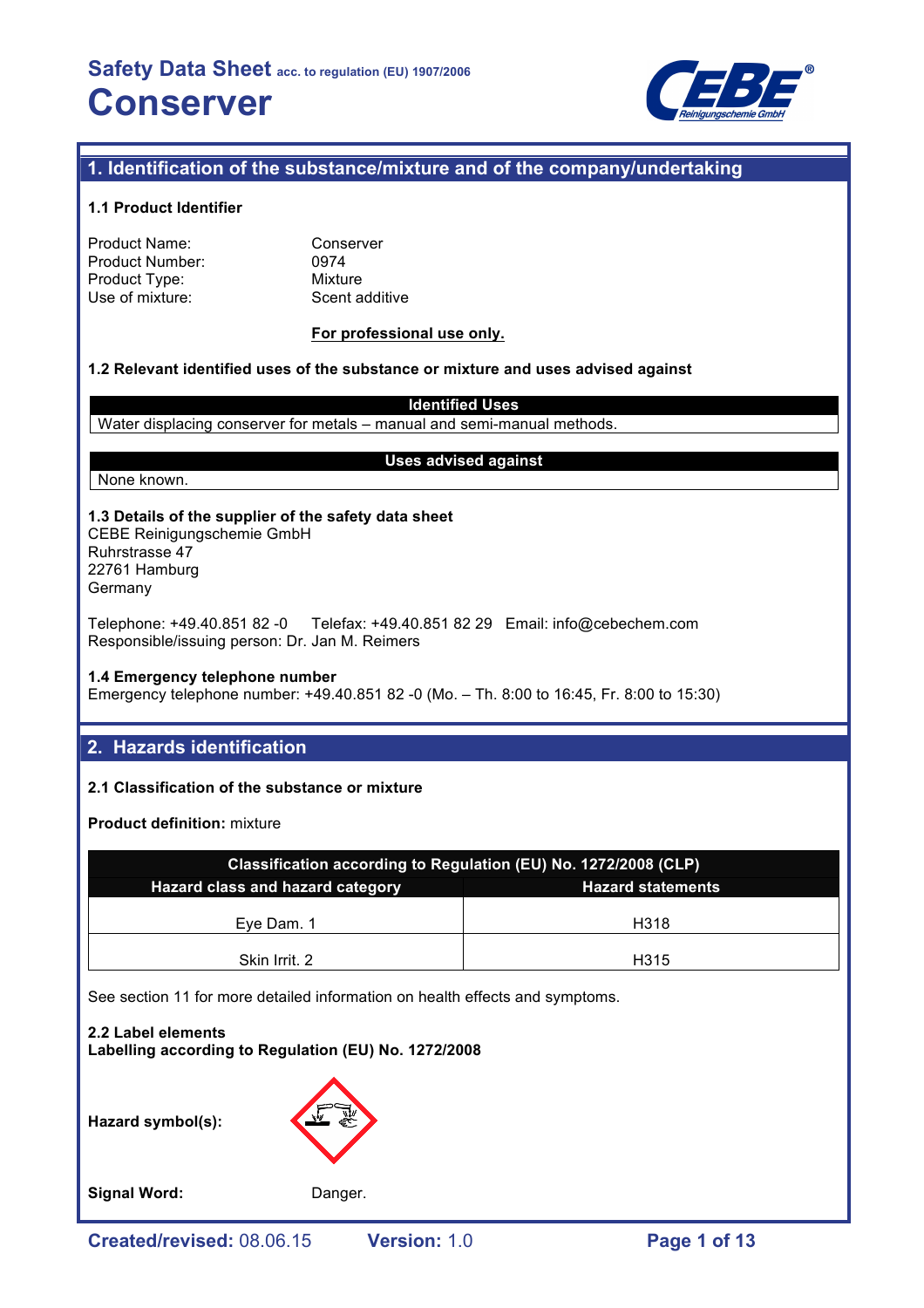

| <b>Hazard Statements:</b>                   | H318<br>H315<br><b>EUH066</b> | Causes serious eye damage.<br>Causes skin irritation.<br>Repeated exposure may cause skin dryness or<br>cracking.                      |
|---------------------------------------------|-------------------------------|----------------------------------------------------------------------------------------------------------------------------------------|
| <b>Precautionary Statements:</b>            |                               |                                                                                                                                        |
| <b>Prevention:</b>                          | P <sub>280</sub>              | Wear protective gloves/protective clothing/eye<br>protection/face protection.                                                          |
|                                             | P <sub>264</sub>              | Wash hands thoroughly after handling.                                                                                                  |
| <b>Reaction:</b>                            | P305+P351+P338                | IF IN EYES: Rinse cautiously with water for several<br>minutes. Remove contact lenses, if present and<br>easy to do. Continue rinsing. |
|                                             | P310                          | Immediately call a POISON CENTER or<br>doctor/physician.                                                                               |
|                                             | P302+P352<br>P332+P313        | IF ON SKIN: Wash with plenty of soap and water.<br>If skin irritation occurs: Get medical advice/attention.                            |
|                                             | P362                          | Take off contaminated clothing and wash before<br>reuse.                                                                               |
| Storage:                                    | None.                         |                                                                                                                                        |
| Disposal:                                   | None.                         |                                                                                                                                        |
| <b>Additional labelling elements: None.</b> |                               |                                                                                                                                        |
| 2.3 Other hazards                           |                               |                                                                                                                                        |

**Other hazards that do not lead to a classification:** Not applicable.

# **3. Composition/information on ingredients**

# **3.2 Mixtures**

| <b>Hazardous</b><br><b>Components</b>                                    | <b>Identifiers</b>                                                 | $Wt.-%$    | <b>Classifcation</b><br>(EU) 1272/2008  |  |
|--------------------------------------------------------------------------|--------------------------------------------------------------------|------------|-----------------------------------------|--|
| Coconut fatty acid<br>diethanolamide                                     | $REACH#: 01-$<br>2119490100-53<br>EG: 271-657-0<br>CAS: 68603-42-9 | $5 - 10\%$ | Eye Dam. 1, H318<br>Skin Irrit. 2, H315 |  |
| Hydrocarbons, C11-<br>C14, n-alkanes,<br>isoalkanes, cyclic<br>compounds | REACH#: 01-2119457273<br>EG: 918-481-9                             | $20 - 40%$ | Asp. Tox. 1, H304                       |  |
| Hydrocarbons, C10-<br>C <sub>13</sub> , isoalkanes,<br>cyclic            | REACH#: 01-2119474196<br>EG: 918-317-6                             | $20 - 40%$ | Asp. Tox. 1, H304                       |  |
| Isotridecanol,<br>ethoxylated (6-9 EO)                                   | CAS: 9043-30-5                                                     | $5 - 10%$  | Acute Tox. 4, H302<br>Eye Dam. 1, H318  |  |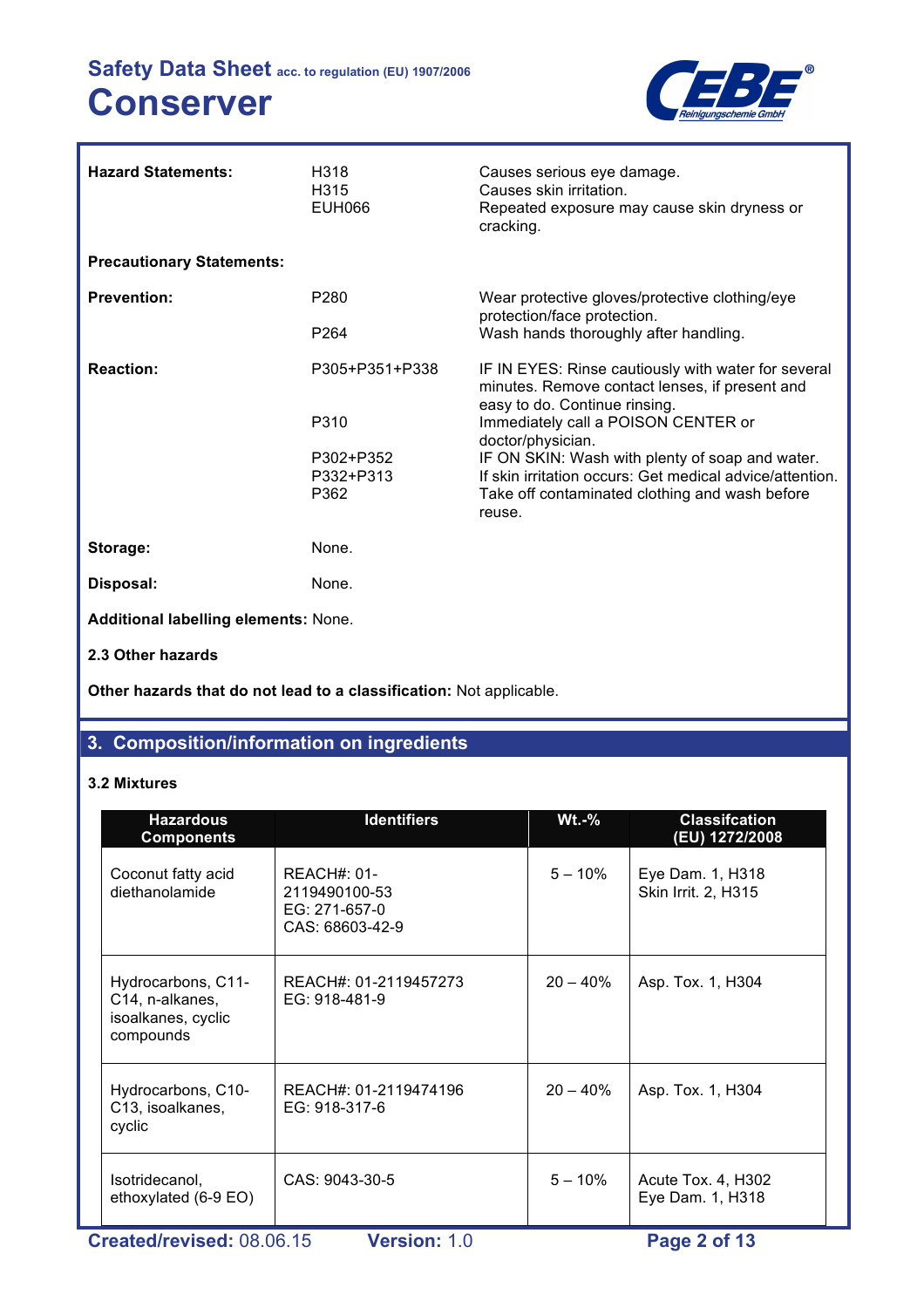

See section 16 for the full wording of the above mentioned H-statements.

At the time of creation of this data sheet no further ingredients were classified as hazardous to health or environment or were contained in concentrations that did not mandate their mention in this section.

# **4. First aid measures**

#### **4.1 Description of first aid measures**

**Eye contact:** Immediately flush eyes with plenty of water, occasionally lifting the upper and lower eyelids. Check for and remove any contact lenses. Continue to rinse for at least 10 minutes. Get medical attention if adverse health effects persist or are severe.

**Inhalation:** Get medical attention immediately. Remove victim to fresh air and keep at rest in a position comfortable for breathing. If it is suspected that fumes are still present, the rescuer must wear an appropriate mask or self-contained breathing apparatus In the absence or irregular breathing, or if respiratory arrest occurs provide artificial respiration by trained personnel or oxygen. For the first person providing aid it can be dangerous to give mouth-to-mouth resuscitation. If unconscious place in recovery position and seek immediate medical attention. Maintain an open airway. Loosen tight clothing (eg. collar, tie, belt, or waistband). In case of inhalation of combustion products, symptoms may be delayed.

**Skin contact:** Flush contaminated skin with plenty of water. Remove contaminated clothing and shoes. Continue to rinse for at least 15 minutes. Get medical attention if adverse health effects persist or are severe. Wash clothing before reuse. Thoroughly clean shoes before reuse.

**Ingestion:** Wash out mouth with water. Remove denture prosthesis if any. Remove victim to fresh air and keep at rest in a position comfortable for breathing. Do not induce vomiting unless directed to do so by medical personnel. Should vomiting occur, keep head low so that vomit does not enter the lungs. Get medical attention if adverse health effects persist or are severe. Never give anything to an unconscious person by mouth. If unconscious, place in recovery position and seek immediate medical attention. Maintain an open airway. Loosen tight clothing (eg. collar, tie, belt or waistband).

**Protection of first-aiders:** No action shall be taken involving any personal risk or without suitable training. If it is suspected that fumes are still present, the rescuer must wear an appropriate mask or self-contained breathing apparatus. For the first person providing aid it can be dangerous to give mouth-to-mouth resuscitation. Wash contaminated clothing thoroughly with water before you take them off or wear gloves.

#### **4.2 Most important symptoms and effects, both acute and delayed**

#### **Potential acute health effects**

**Eye contact:** Severely irritating to the eyes. Risk of serious damage to eyes. **Inhalation:** No known significant effects or critical hazards. **Skin contact:** Irritating to skin. Acts degreasing. May cause skin dryness and irritation of the skin. **Ingestion:** No known significant effects or critical hazards.

#### **Signs / symptoms of overexposure**

**Eye contact:** Possible symptoms: pain or irritation, lacrimation, redness. **Inhalation:** No specific data. **Skin contact:** Possible symptoms: irritation, redness, dryness, cracking. **Ingestion:** No specific data.

#### **4.3 Indication of any immediate medical attention and special treatment needed**

**Indications for the physician:** Treat symptomatically. If larger amounts have been swallowed or inhaled consult specialist for poisoning.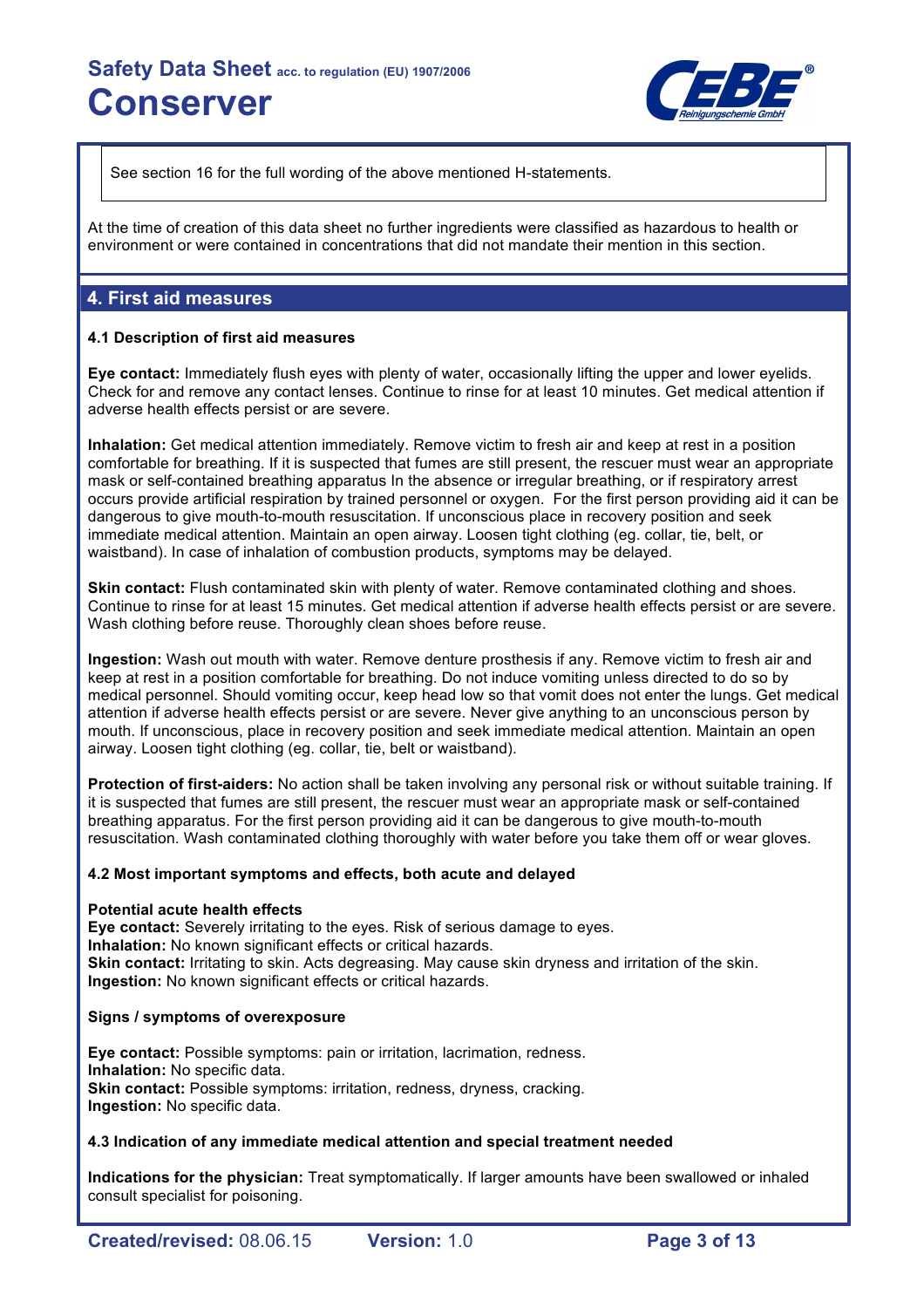

**Special treatment:** No special treatment.

# **5. Fire fighting measures**

#### **5.1 Extinguishing media**

**Suitable extinguishing media:** Foam, spray water, or fogged water. Dry powder, carbon dioxide, sand, or soil are only suitable for small fires.

**Unsuitable extinguishing media:** Do not use a strong jet of water.

#### **5.2 Special hazards arising from the substance or mixture**

**Hazards that originate from the substance or mixture:** Incomplete combustion may release carbon monoxide. Product is less dense than water and may resurface and reignite. Fumes are heavier than air and may spread above the ground. Ignition from further distances possible.

**Hazardous combustion products:** The following combustion products may occur: carbon monoxide, carbon dioxide.

#### **5.3 Advice for firefighters**

**Special precautions for fire- fighters:** In case of fire the scene cordon immediately removing all persons from the danger area. No action shall be taken involving any personal risk or without suitable training. Move containers from fire area if safe to do so. Spray fire-exposed containers with water to cool.

**Special protective equipment for firefighters:** Fire fighters should wear proper protective equipment.

# **6. Accidental release measures**

#### **6.1 Personal precautions, protective equipment and emergency procedures**

**For persons that are not emergency technicians:** No action shall be taken involving any personal risk or without suitable training. Evacuate surrounding areas. Keep unnecessary and unprotected personnel from entering. Do not touch or walk through spilled material. Avoid breathing vapor or mist. Ensure adequate ventilation. In case of insufficient ventilation wear suitable respiratory equipment. Put on appropriate personal protective equipment.

**For first aid personel in case of emergency:** If protective equipment/clothing is needed in case of accidental release, Section 8 should be consulted for appropriate and inappropriate materials. See section 8 for further information on hygiene measures.

#### **6.2 Environmental precautions**

Avoid the proliferation and dispersal of spilled material and contact with soil, waterways, drains and sewers. Inform the relevant authorities if the product has caused by environmental pollution (sewers, waterways, soil or air).

#### **6.3 Methods and materials for containment and cleaning up**

**Small amounts:** Absorb with an inert material and place in an appropriate waste disposal.

**Large amounts:** avoid entry into sewers, water courses, basements, or confined areas. Collect spilt material using non-flammable absorption agent (eg. sand, earth, vermiculite or diatomaceous earth) and hand it in for disposal according to local regulations in an appropriate container (see section 13).

#### **6.4 Reference to other sections**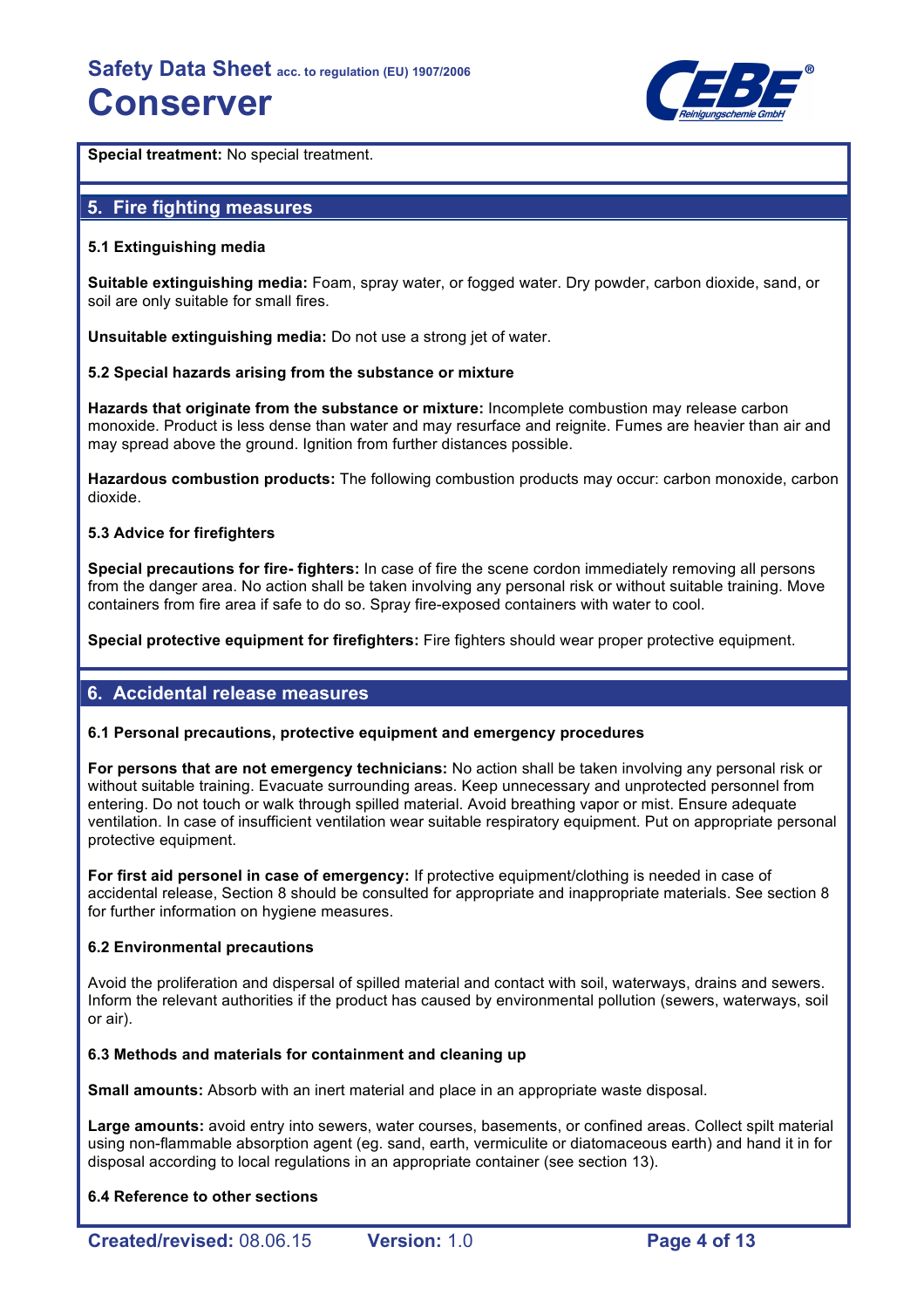

See Section 1 for emergency contact information. See Section 8 for information on appropriate personal protective equipment. See Section 13 for additional waste treatment information.

# **7. Handling and storage**

The information in this section contains generic advice and guidance. The list of Identified Uses in Section 1 should be consulted for any exposure scenario or when exposure scenarios on the available applicationspecific information.

### **7.1 Precautions for safe handling**

**Protective measures:** Put on appropriate (see section 8) protective gear. Do not get in contact with eyes, skin or clothing. Do not ingest. Avoid breathing vapor or mist. Keep in the original container or an approved alternative container, which was made from a compatible material. Kept tightly closed when not in use. Empty containers retain product residue and can be dangerous. Do not reuse container.

**Advice on general occupational hygiene:** Eating, drinking and smoking should be prohibited in areas where this material is handled, stored and processed. After use or contact with the substance immediately wash hands and face especially before eating, drinking and smoking. Remove contaminated clothing and protective equipment before entering eating areas. See Section 8 for additional information on hygiene measures.

#### **7.2 Conditions for safe storage, including any incompatibilities**

Store between the following temperatures: 0 to 40°C (32 to 104°F). Store in accordance with local regulations. Keep only in original container. Protect from direct sunlight. Store in a dry, cool and wellventilated area, away from incompatible materials (see section 10) and do not store with food and drink. Hold container tightly closed and sealed until ready to use. Containers that have been opened must be carefully resealed and kept upright to prevent leakage. Do not store in unlabelled containers. Use appropriate container to avoid environmental contamination.

#### **7.3 Specific end use(s)**

**Recommendations:** No information available.

# **8. Exposure controls/personal protection**

The information in this section contains generic advice and guidance. The list of Identified Uses in Section 1 should be consulted for any exposure scenario or when exposure scenarios on the available applicationspecific information.

#### **8.1 Control parameters**

#### **Occupational exposure limit values**

| <b>Name of substance</b> | <b>Exposure limit value</b>          |
|--------------------------|--------------------------------------|
| C9-C15 Aliphates         | WEL<br>600 mg/m <sup>3</sup> (2(II)) |

#### **Recommended monitoring procedures**

If this product contains ingredients with exposure limits, monitoring procedures are personal, (related to workplace) or biological monitoring may be required to determine the effectiveness of the ventilation or other control measures and / or the necessity to use respiratory protective equipment. Reference should be made to European Standard EN 689 for methods for the assessment of exposure by inhalation to chemical agents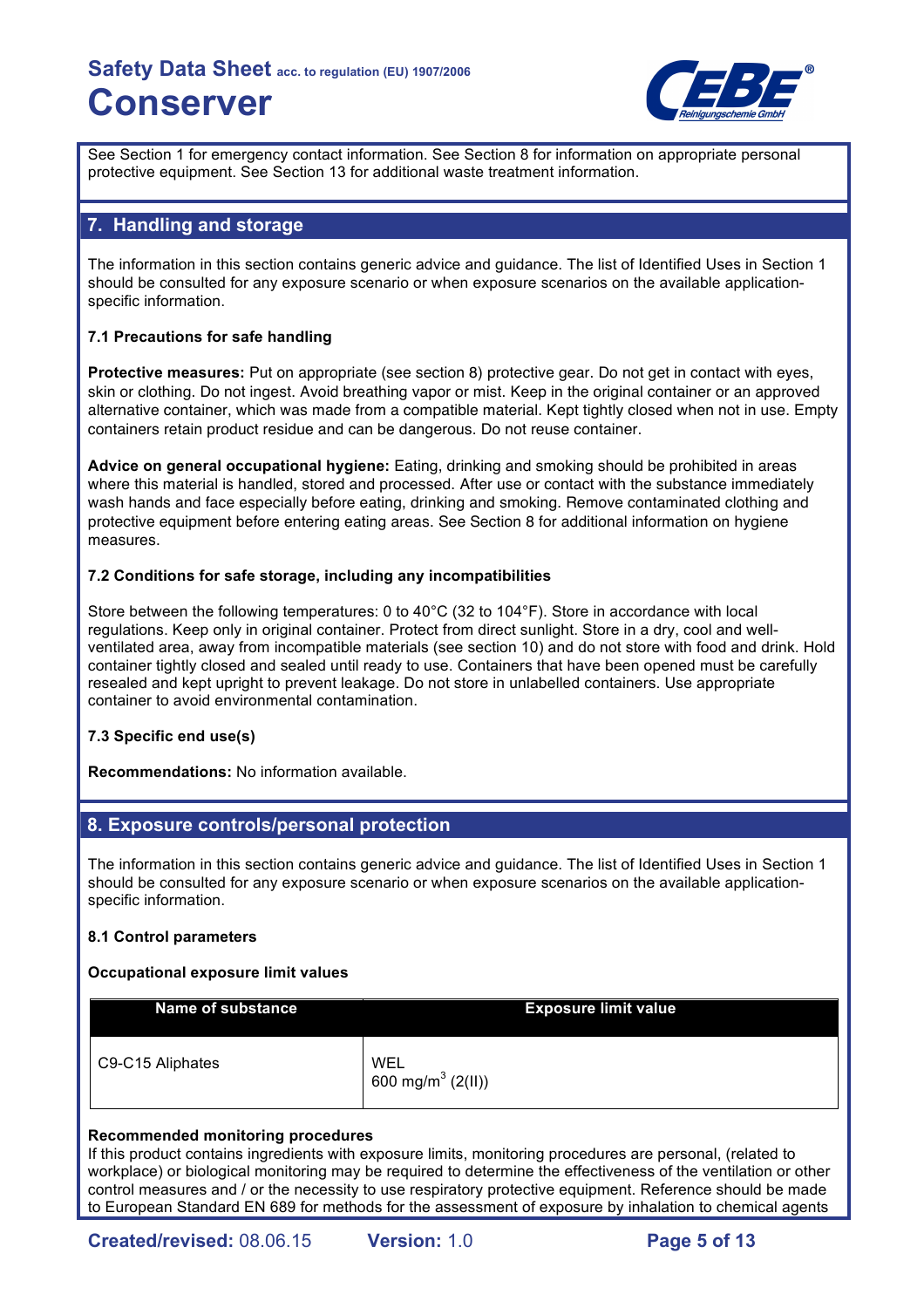

and national guidance documents for methods for the determination of hazardous substances

#### **Derived effect concentrations**

No Derived No Effect Levels (DNEL) – values available.

#### **Predicted effect concentrations**

No Predicted No Effect Concentrations (PNEC) available.

### **8.2 Limitation and monitoring of exposure**

**Appropriate technical controls:** No special ventilation requirements. Good general ventilation should be sufficient to control worker exposure to airborne contaminants. If this product contains ingredients with exposure limits, use process enclosures, local exhaust ventilation or other engineering controls to keep worker exposure below any recommended or statutory limits.

#### **Personal protective measures**

**Hygiene measures:** Wash hands, forearms, and face thoroughly after handling chemical products and at the end of the working day as well as before eating, smoking, and using the toilet. Use appropriate techniques to remove potentially contaminated clothing. Wash contaminated clothing before reusing. Ensure that eyewash stations and safety showers are close to the work area.

**Eye protection / face protection (EN 166):** Goggles, chemical goggles or full-face shield.

**Hand protection (EN 374):** Protective gloves made of nitrile, for example, Camatril® 730 from KCL GmbH (see section 16). Penetration time> 8 hours.

**Skin protection (EN 14605):** Before handling this product the personal protective equipment should be selected on the basis of the task and the associated risks to be carried out and approved by a specialist.

**Other skin protection:** Appropriate footwear and any additional skin protection measures should be based on the task being performed and the risks involved and approved by a specialist.

**Respiratory protection (EN 143, 14387):** under normal and intended conditions of product use no respirator is required. If workers are exposed to concentrations above the exposure limit, they must use appropriate, certified respirators.

**Thermal hazards:** Not applicable.

**Delimitation and monitoring of the environmental exposition:** Emissions from ventilation or work process equipment should be checked to ensure they comply with the requirements of environmental protection legislation. In some cases, fume scrubbers, filters or engineering modifications to the process equipment will be necessary to reduce emissions to acceptable levels.

# **9. Physical and chemical properties**

#### **9.1 Information on basic physical and chemical properties**

- **a) Appearance: Form:** liquid **Color:** dark yellow
- **b) Odor:** sweet, paraffin-like
- **c) Odor threshold:** Not applicable and/or not determined for this mixture
- **d) pH:** Not applicable and/or not determined for this mixture
- **e) Freezing/melting point:** Not applicable and/or not determined for this mixture
- **f) Boiling point/boiling range:** Not applicable and/or not determined for this mixture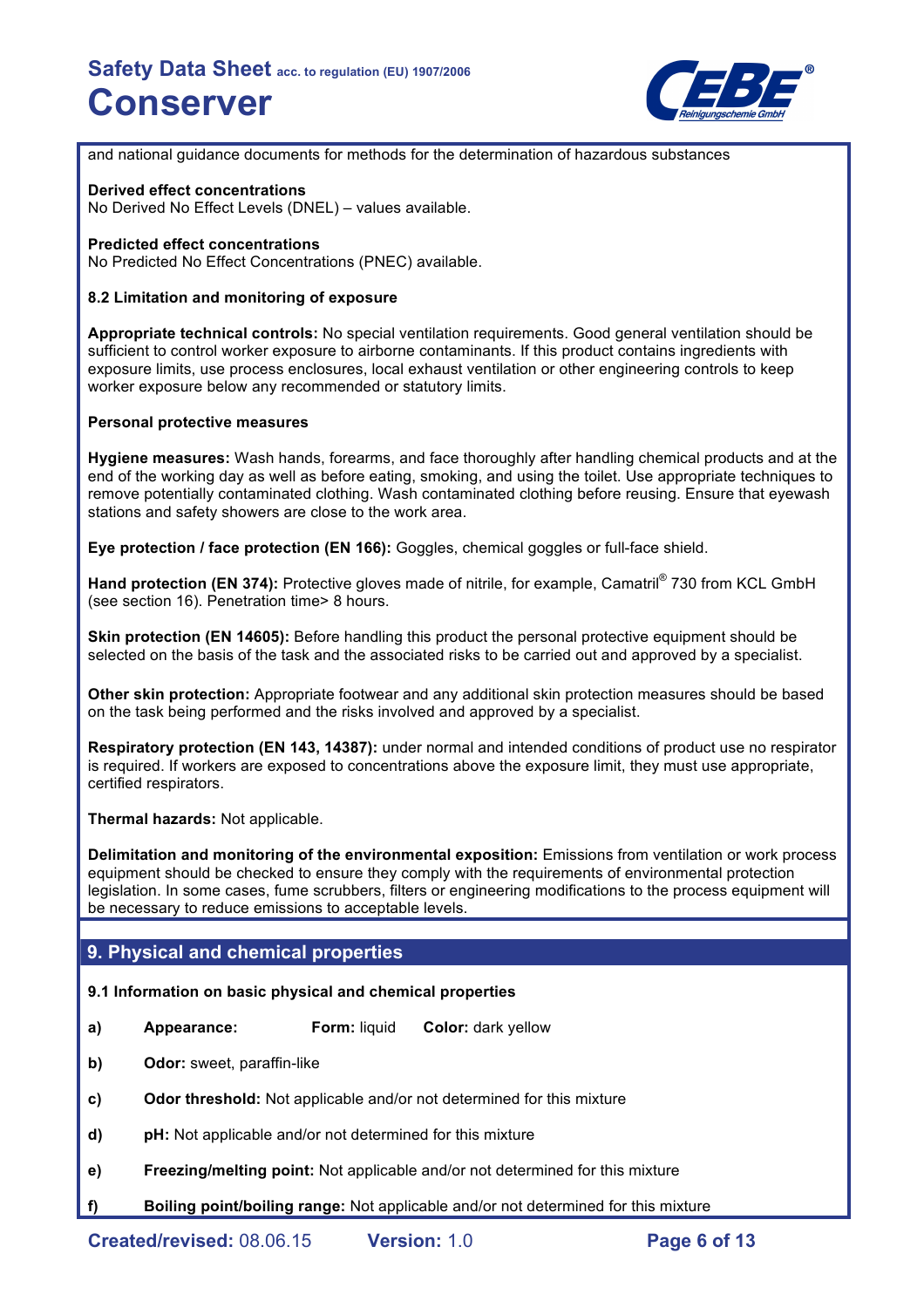

- **g) Flash point:** Not applicable and/or not determined for this mixture
- **h) Evaporation rate:** Not applicable and/or not determined for this mixture
- **i) Flammability (solid, gas):** Not applicable and/or not determined for this mixture
- **j) Upper/lower explosion limit:** Not applicable and/or not determined for this mixture
- **k) Vapor pressure:** Not applicable and/or not determined for this mixture
- **l) Relative vapor density:** Not applicable and/or not determined for this mixture
- **m) Density:** 0.990 1.010 g/cm<sup>3</sup>
- **n) Solubility** easily soluble in the following substances: crude oil distillates, oils
- **o) Partition coefficient:** n-octanol/water: Not applicable and/or not determined for this mixture
- **p) Ignition temperature:** Not applicable and/or not determined for this mixture
- **q) Thermal decomposition:** Not applicable and/or not determined for this mixture
- **r) Viscositiy, dynamic:** Not applicable and/or not determined for this mixture
- **s) Explosive properties:** Not applicable and/or not determined for this mixture
- **t) Oxidizing properties:** Not applicable and/or not determined for this mixture

#### **9.2 Other information**

No further information available.

# **10. Stability and reactivity**

#### **10.1 Reactivity**

For this product or its ingredients no specific test data related to reactivity are available.

#### **10.2 Chemical stability**

The product is stable.

**10.3 Possibility of hazardous reactions** Dangerous reactions will not occur under normal storage conditions and under normal use.

#### **10.4 Conditions to avoid**

Heat, open flames and sparks.

#### **10.5 Incompatible materials**

No specific data.

#### **10.6 Hazardous decomposition products**

Under normal conditions of storage and use, hazardous decomposition products should not be produced.

# **11. Toxicological information**

#### **11.1 Information on toxicological effects**

**a) acute toxicity:**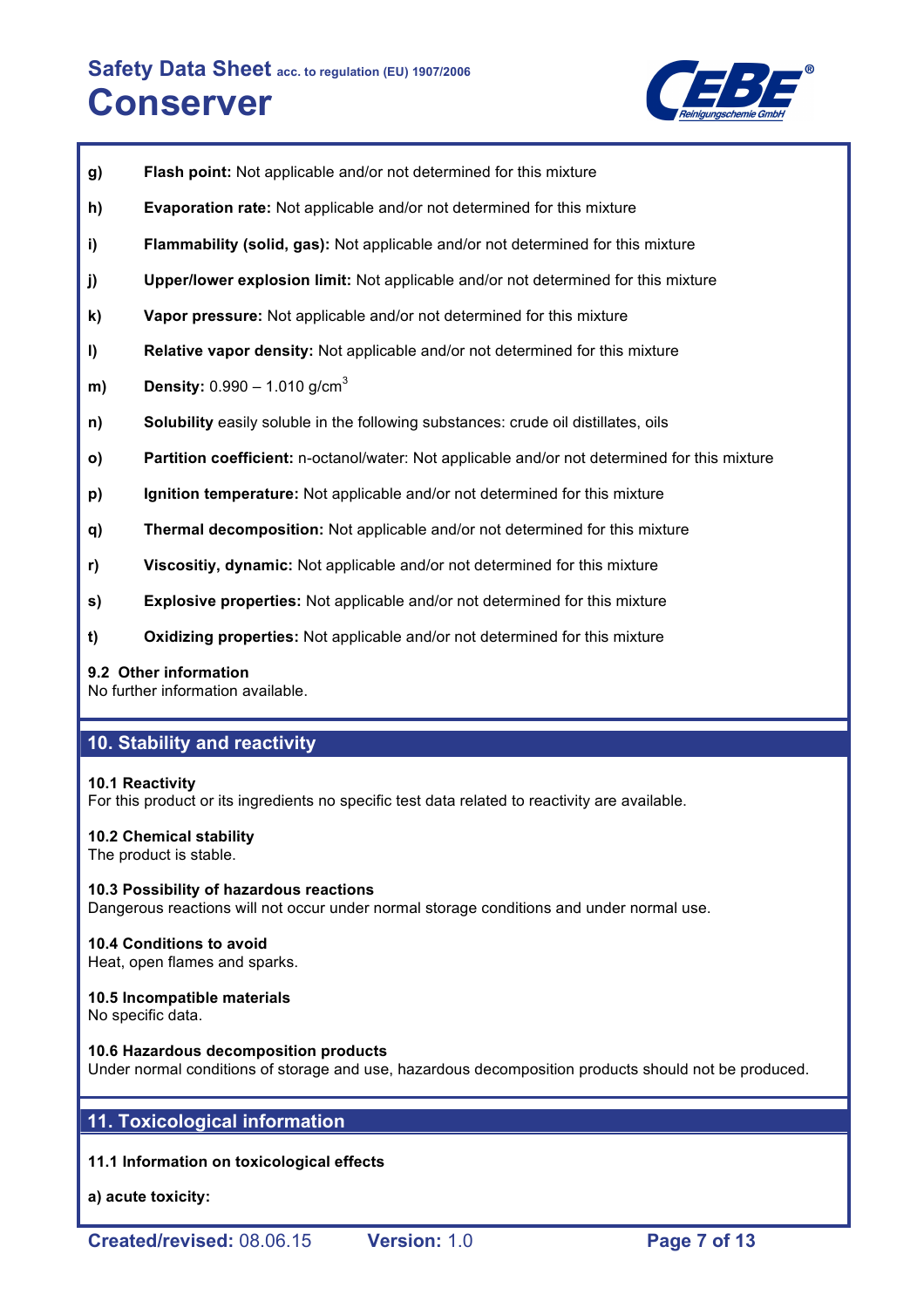

| Name of<br><b>Substance</b>                                                           | <b>Result</b>                                             | <b>Species</b>          | <b>Dose</b>                                | <b>Exposition</b>        |
|---------------------------------------------------------------------------------------|-----------------------------------------------------------|-------------------------|--------------------------------------------|--------------------------|
| Coconut fatty acid<br>diethanolamide                                                  | $LD_{50}$ Oral                                            | Rat                     | >2,000 mg/kg                               |                          |
| Isotridecanol,<br>ethoxylated (6-9 EO)                                                | $LD_{50}$ Oral                                            | Rat                     | $<$ 2,000 mg/kg                            | $\overline{\phantom{a}}$ |
| Hydrocarbons, C11-<br>C <sub>14</sub> , n-alkanes,<br>isoalkanes, cyclic<br>compounds | $LD_{50}$ Oral<br>$LC_{50}$ Inhalativ<br>$LD_{50}$ Dermal | Rat<br>Rat<br>Kaninchen | >5,000 mg/kg<br>$>5$ mg/kg<br>>5,000 mg/kg | ٠                        |

**Conclusion/Summary:** Not determined for this mixture.

# **b) Irritation to skin; c) Irritation to eyes; d) Sensitisation**

| <b>Result</b>                                                                    | <b>Species</b>                                               | <b>Points</b> | <b>Exposition</b> | <b>Observation</b> |
|----------------------------------------------------------------------------------|--------------------------------------------------------------|---------------|-------------------|--------------------|
| Skin - irritating to<br>the skin and<br>mucous                                   |                                                              |               |                   |                    |
| Eyes - strong<br>irritant with the                                               |                                                              |               |                   |                    |
| eye injury<br>Sensitization - non-<br>sensitizing                                |                                                              |               |                   |                    |
| Skin - irritating to<br>the skin and                                             |                                                              |               |                   |                    |
| membranes<br>Eye - strong irritant<br>with the danger of                         |                                                              |               |                   |                    |
| Sensitization - no<br>sensitization                                              |                                                              |               |                   |                    |
| Skin: mild irritation<br>Eyes: non-irritant<br>Sensitization: not<br>sensitizing |                                                              |               |                   |                    |
|                                                                                  | membranes<br>danger of severe<br>mucous<br>severe eye injury |               |                   |                    |

**Conclusion / Summary:** Risk of serious damage to eyes. Irritating to the skin. Repeated exposure may cause skin dryness or cracking. No sensitizing effects known.

# **e) Germ cell mutagenicity:**

**Conclusion / Summary:** No known significant effects or critical hazards.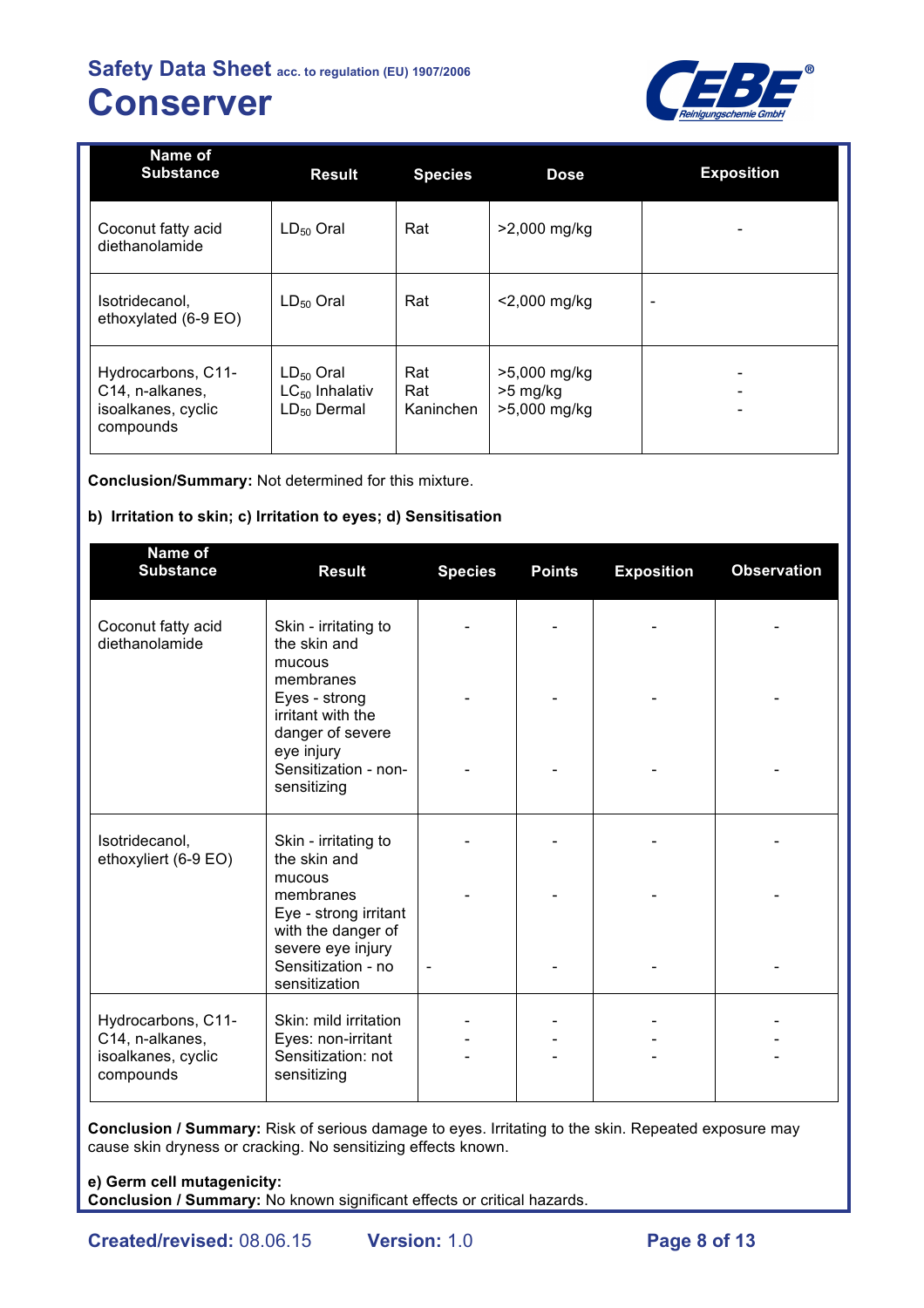

**f) carcinogenicity: Conclusion / Summary:** No known significant effects or critical hazards.

**g) reproductive toxicity: Conclusion / Summary:** No known significant effects or critical hazards.

**h) specific target organ toxicity single exposure Conclusion / Summary:** No known significant effects or critical hazards.

**i) specific target organ toxicity after repeated exposure Conclusion / Summary:** No known significant effects or critical hazards.

**j) Aspiration hazard Conclusion / Summary:** No known significant effects or critical hazards.

**Teratogenicity**

**Conclusion / Summary:** No known significant effects or critical hazards. **Information on the likely routes of exposure:** No known significant effects or critical hazards.

### **Potential acute health effects**

**Inhalation:** No known significant effects or critical hazards. **Ingestion:** No known significant effects or critical hazards. **Skin contact:** Irritating to skin. Acts as a degreaser. May cause skin dryness and irritation of the skin. **Eye contact:** Severely irritating to the eyes. Risk of serious damage to eyes.

### **Symptoms related to the physical, chemical and toxicological characteristics**

**Inhalation:** No specific data. **Ingestion:** No specific data. **Skin contact:** Adverse symptoms may include the following: irritation, redness, dryness, cracking. **Eye contact:** pain or irritation, lacrimation, redness.

**Delayed and immediate effects and also chronic effects from short and long term exposure**

**Short term exposure**

**Potential immediate effects:** Not determined for the mixture. **Potential delayed effects:** Not determined for the mixture.

**Long-term exposure**

**Potential immediate effects:** Not determined for the mixture. **Potential delayed effects:** Not determined for the mixture.

**Potential chronic health effects**

**Conclusion / Summary:** No known significant effects or critical hazards.

**General:** Not determined for the preparation. **Carcinogenicity:** No known significant effects or critical hazards. **Mutagenicity:** No known significant effects or critical hazards. **Teratogenicity:** No known significant effects or critical hazards. **Developmental effects:** No known significant effects or critical hazards. **Fertility effects:** No known significant effects or critical hazards. **Other information:** For the preparation Not determined.

**Other information:** Not determined for the preparation.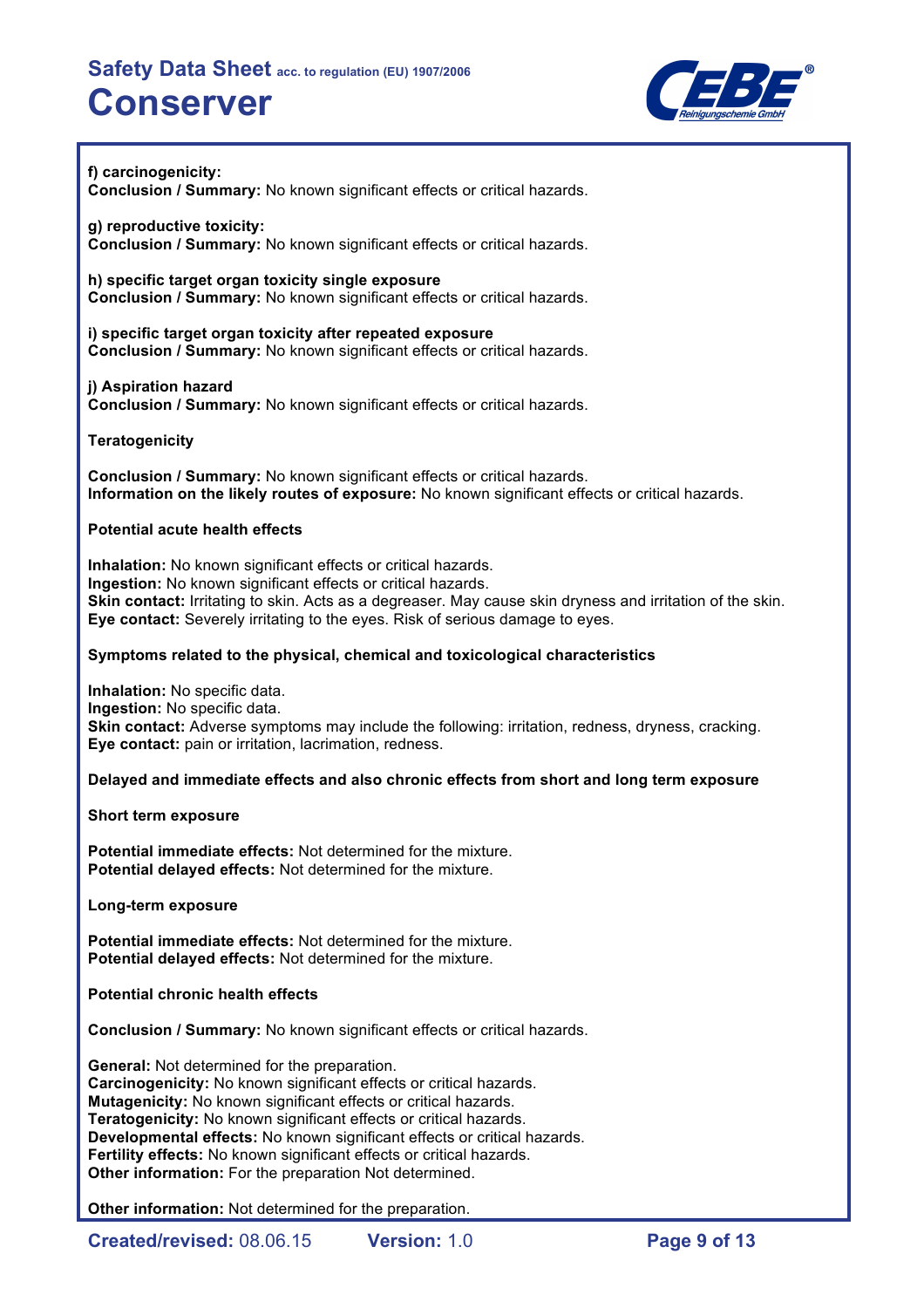

# **12. Ecological information**

### **12.1 Toxicity**

| Name of<br>substance                                                                                                                                                             | <b>Result</b>                                                                                             | <b>Species</b>                              | <b>Exposition</b>                                      |
|----------------------------------------------------------------------------------------------------------------------------------------------------------------------------------|-----------------------------------------------------------------------------------------------------------|---------------------------------------------|--------------------------------------------------------|
| Coconut fatty acid<br>diethanolamide                                                                                                                                             | $EC_{50}$ 1 – 10 mg/l<br>$LC_{50}$ 1 – 10 mg/l                                                            | Algae<br>Daphnia                            | 96 hours                                               |
| Isotridecanol, ethoxylated<br>(6-9 EO)                                                                                                                                           | $EC_{50} > 10$ mg/l<br>$LC_{50}$ >10 mg/l                                                                 | Daphnia<br>Fish                             | 48 hours<br>96 hours                                   |
| Hydrocarbons, C11-C14, n-<br>$LL_0 > 1,000$ mg/l<br>alkanes, isoalkanes, cyclic<br>$EL_0 > 1,000$ mg/l<br>$EL_0 > 1,000$ mg/l<br>compounds<br>NOELR 0.10 mg/l<br>NOELR 0.18 mg/l |                                                                                                           | Fisc<br>Daphnia<br>Algen<br>Fish<br>Daphnia | 96 hours<br>48 hours<br>72 hours<br>28 days<br>21 days |
| Hydrocarbons, C10-C13,<br>isoalkanes, cyclic<br>compounds                                                                                                                        | $LL_0 > 1,000$ mg/l<br>$EL_0 > 1,000$ mg/l<br>$EL_0 > 1,000$ mg/l<br>NOELR 0.088 mg/l<br>NOELR 0.026 mg/l | Fish<br>Daphnia<br>Algen<br>Fish<br>Daphnia | 96 hours<br>48 hours<br>72 hours<br>28 days<br>21 days |

**Conclusion/Summary:** Not determined for this mixture.

#### **12.2 Persistence and degradability**

**Conclusion/Summary:** The surface active ingredients contained in this product are biologically degradable according to regulation 648/2004 EC.

#### **12.3 Bioaccumulative potential**

**Conclusion/Summary:** Not determined for this mixture.

#### **12.4 Mobility in soil**

**Partition coefficient ground/water (K<sub>OC</sub>):** Not determined for this mixture. **Mobility:** Not determined for this mixture.

# **12.5 Results of PBT and vPvB assessment**

**PBT:** not applicable **vPvB:** not applicable

**12.6 Other adverse effects**

No special effects or hazards known.

# **13. Disposal considerations**

The information in this section contains generic advice and guidance. The list of Identified Uses in Section 1 should be consulted for any exposure scenario or when exposure scenarios on the available applicationspecific information.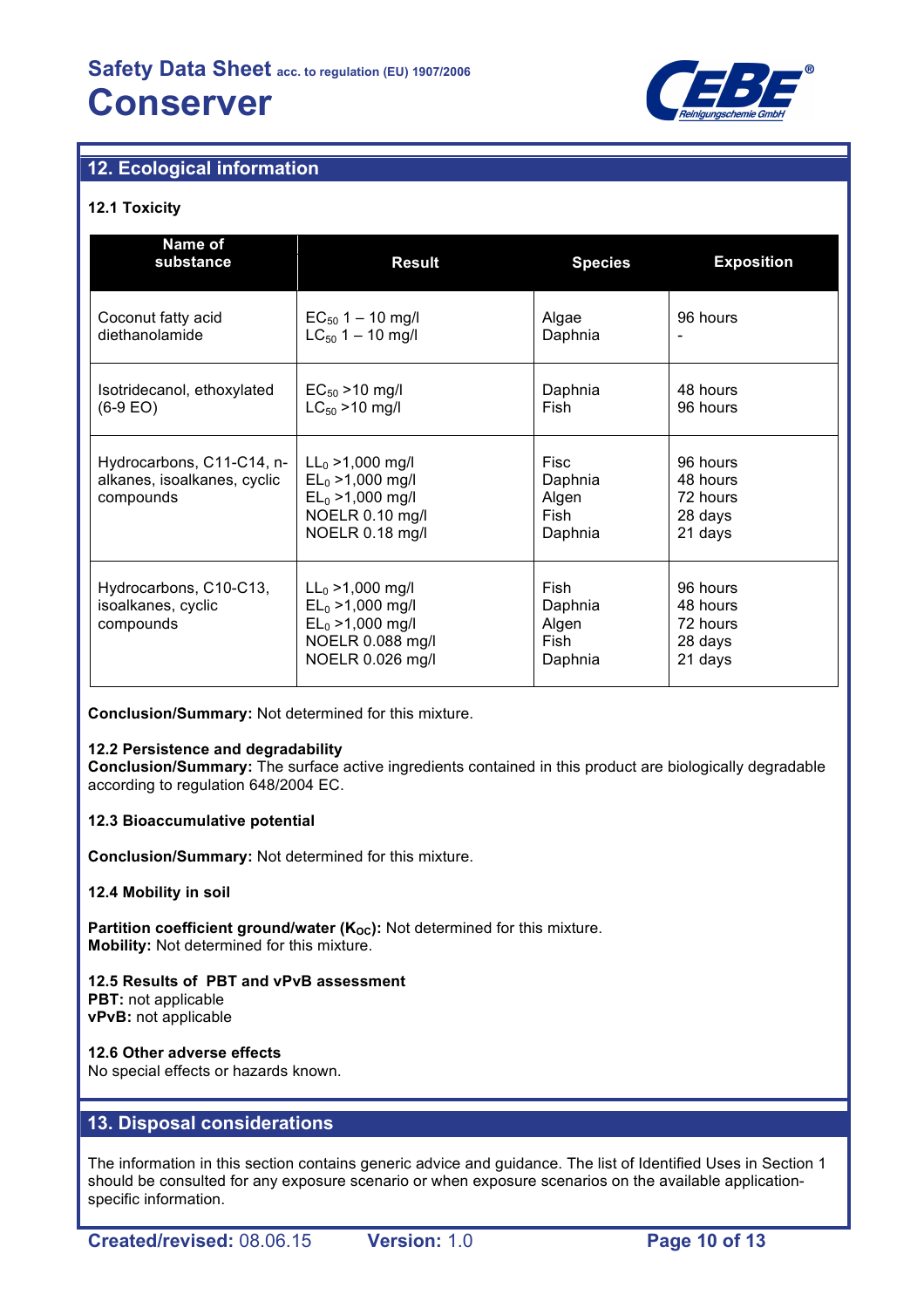

Waste disposal according to EC Directives on waste and hazardous waste. Waste codes should be assigned by the user, preferably in collaboration with the waste disposal authorities.

#### **13.1 Waste treatment methods**

#### **Product**

**Methods of disposal:** The generation of waste should be avoided or minimized wherever possible. Empty containers or liners may retain some product residues. Material and its container must be disposed of in a safe way. Significant quantities of waste product residue should not be disposed of via the foul sewer but processed in a suitable effluent treatment plant. Dispose of surplus and non-recyclable products via a licensed waste disposal contractor. Disposal of this product, solutions and any by-products should at all times comply with the environmental protection requirements and waste disposal legislation and the requirements of local authorities. Avoid the proliferation and dispersal of spilled material and contact with soil, waterways, drains and sewers.

**Hazardous waste:** According to the information available to the supplier at the time of creation/editing of this safety data sheet this product is regulated as hazardious waste in the sense of EU regulation 2008/98/EC.

#### **Packaging**

**Methods of disposal:** The generation of waste should be avoided or minimized wherever possible. Waste packaging should be recycled.

**Special precautions:** This material and its container must be disposed of in a safe way. Empty containers or liners may retain some product residues. Avoid the proliferation and dispersal of spilled material and contact with soil, waterways, drains and sewers.

|                                          | <b>ADR/RID</b>           | <b>ADR/ADNR</b> | <b>IMDG</b>    | <b>IATA</b>    |
|------------------------------------------|--------------------------|-----------------|----------------|----------------|
| 14.1 UN Number                           | Not regulated.           | Not regulated.  | Not regulated. | Not regulated. |
| 14.2 UN proper<br>shipping name          | ٠                        |                 |                |                |
| 14.3 Transport<br>hazard class(es)       | $\overline{\phantom{0}}$ |                 |                |                |
| 14.4 Packing<br>group                    |                          |                 |                |                |
| 14.5<br>Environmental<br>hazards         | No.                      | No.             | No.            | No.            |
| 14.6 Special<br>precautions for<br>iuser | None.                    | None.           | None.          | None.          |

### **14. Transport information**

**14.7 Transport in bulk according to Annex II of MARPOL 73/78 and the IBC Code** Not applicable.

**Multiplier according to ADR / RID 1.1.6.3:** Not applicable.

**Tunnel restriction code:** Not applicable.

# **15. Regulatory information**

**15.1 Safety, health, and environmental regulations/legislation specific for the substance/mixture**

**EC-Regulation Nr. 1907/2006 (REACh)**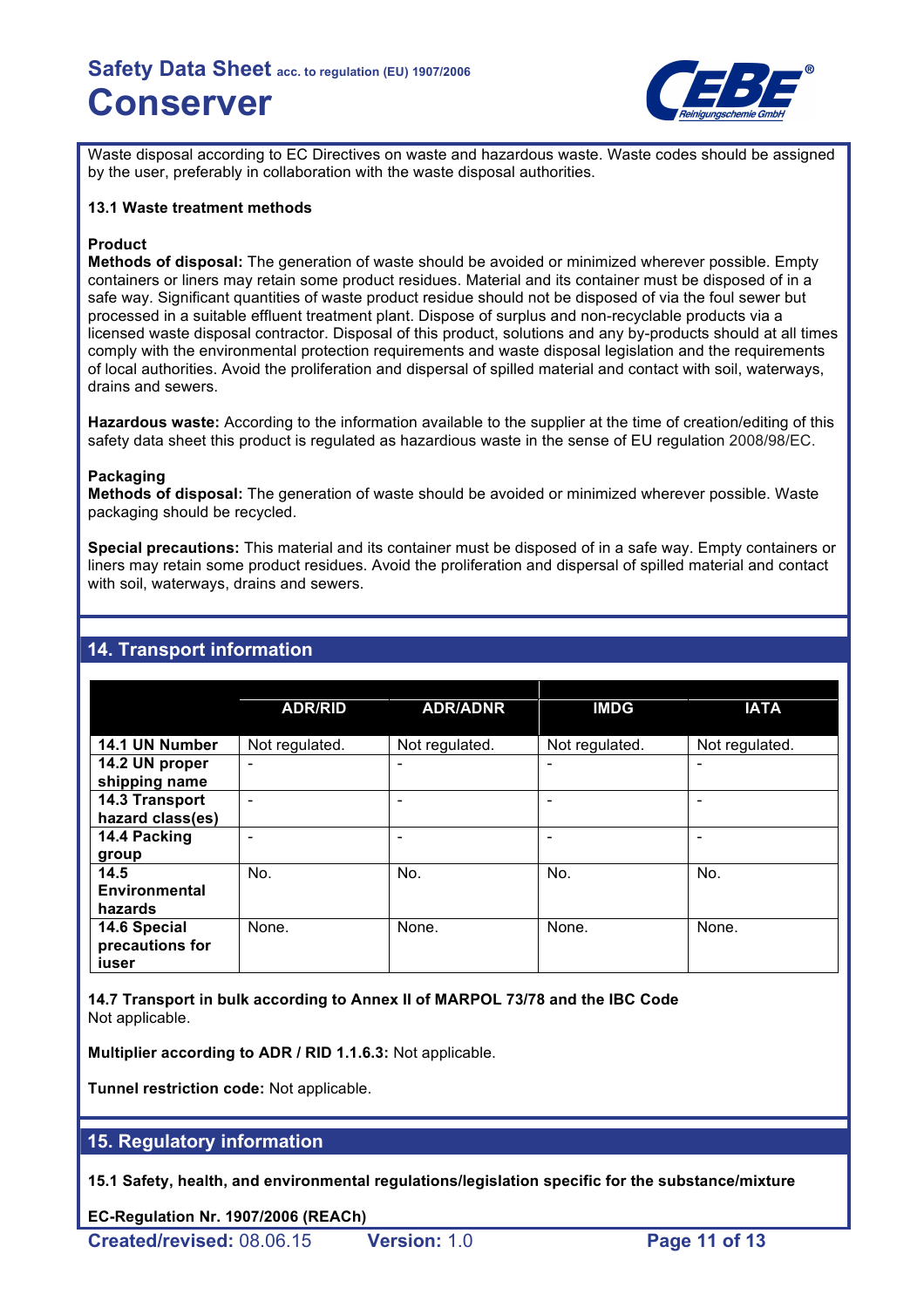

**Appendix XIV - Index of substances that require permission Substances causing special concern:** None of the ingredients is listed.

**Appendix XVII – Restriction of the production, the distribution, and the use of specific hazardous substances, mixtures, ans products:** Not applicable.

#### **Other EU-Regulations**

**Contents according to 648/2004 EC:**

> 30% aliphatic hydrocarbons, 5 – 15% nonionic surfactants, 5 – 15% anionic surfactants.

#### **15.2 Chemical safety assessment**

This product contains substances that still require substance assessments.

# **16. Other information**

 $\triangleright$  Marks the information that was changed since the last version.

#### **Abbreviations and acronyms:**

ADN/ADNR = European agreement for the international transport of hazardous materials on inland waterways ADR = European agreement for the international transport of hazardous materials on roads ATE = Estimation acute toxicity BCF = Bio concentration factor CLP = Regulation concerning the classification, labeling, and packaging Verordnung über die Einstufung, Kennzeichnung und Verpackung [Regulation (EC) No. 1272/2008] CAS = Chemical Abstracts Services Number DNEL = Derived Non-Effect Level DPD = Mixture regulation [1999/45/EG] EC = Europaean Commission EG = EG-Nummer EUH-Satz = CLP-specific hazard phrase IATA = International Aviation Transport Association IBC = Intermediate Bulk Container IMDG = International Maritime Dangerous Goods Code LogPow = Logarithm base-10 of the n-octanol:water pertition coefficient MARPOL 73/78 = International agreement from 1973 for the prevention of marine pollution caused by ships in the version of the protocol from 1978. ("Marpol" = marine pollution) MAK = maximum workplace concentration PBT = Persistent, bioacuumulating, and toxic PNEC = Predicted No-Effect Concentration REACH = Regultion concerning the Registration, Evauation, Approval and Restriction of Chemical Substances [Regulation (EC) No. 1907/2006] RID = Regulation for the transport of hazardous goods by railway REACH  $#$  = REACH Registration number vPvB = very persistent and very bioaccumulating **Full text of abbreviated H statements:**

H302 Harmful if swallowed. H304 May be fatal if swallowed and enters airways. H315 Causes skin irritation. H318 Causes serious eye damage.

#### **Full text of classifications [CLP / GHS]**

Acute Tox. 4 = ACUTE TOXICITY: ORAL - Category 4